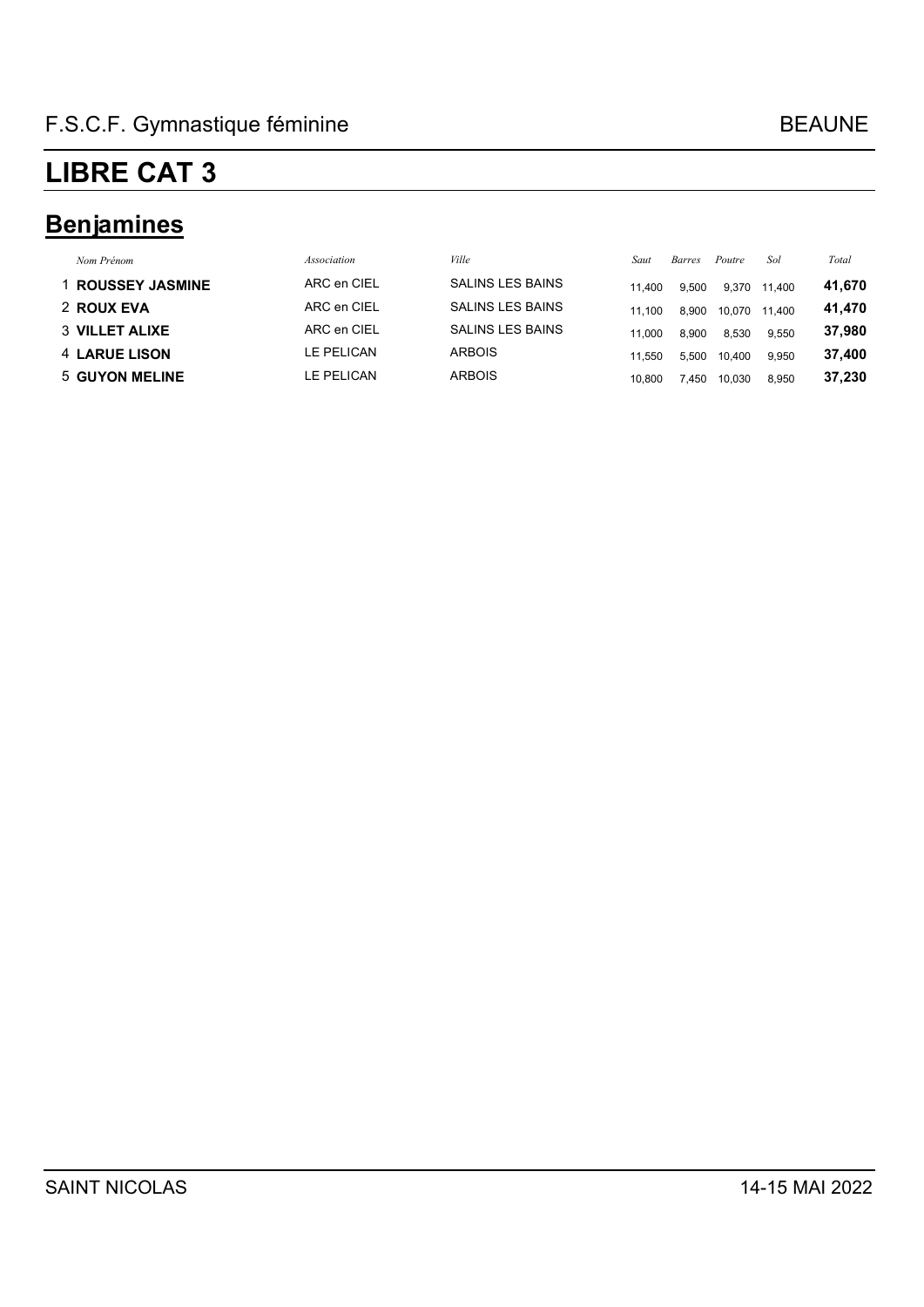### **Minimes**

| Nom Prénom                        | <b>Association</b>                | Ville                    | Saut   | <b>Barres</b> | Poutre | Sol    | Total  |
|-----------------------------------|-----------------------------------|--------------------------|--------|---------------|--------|--------|--------|
| <b>1 BONOMI MANOLA</b>            | <b>EVEIL SPORTIF</b>              | <b>MONTMOROT</b>         | 11,350 | 10,300        | 11,160 | 11,800 | 44,610 |
| 2 JACQUIER LEANE                  | <b>LA SPORTIVE</b>                | <b>AUDINCOURT</b>        | 11,500 | 9,950         | 10.000 | 11,700 | 43,150 |
| <b>3 LADRE MAELLE</b>             | <b>AMS</b>                        | <b>CHARNAY</b>           | 11,400 | 9,900         | 9.900  | 11.650 | 42,850 |
| <b>4 DEBAT DAPHNE</b>             | <b>LA CITA</b>                    | <b>BESANCON</b>          | 11.200 | 10.100        | 9.470  | 11.950 | 42,720 |
| <b>5 LARDERET AGATHE</b>          | ARC en CIEL                       | <b>SALINS LES BAINS</b>  | 10,700 | 9,400         | 10,400 | 11,300 | 41,800 |
| <b>6 VERGUET LALY</b>             | <b>ESPERANCE LEDONIE</b>          | <b>LONS LE SAUNIER</b>   | 11,700 | 11,050        | 7,460  | 10.900 | 41,110 |
| <b>7 GOMEZ GRANA JULIA</b>        | <b>AGCG</b>                       | <b>GEVREY CHAMBERTIN</b> | 12,250 | 9,600         | 8,030  | 11,200 | 41,080 |
| 8 GUYON CHLOE                     | <b>BOUSBOTTE</b>                  | <b>BESANCON</b>          | 11,650 | 9,500         | 8.600  | 11.000 | 40,750 |
| <b>9 MICHEL MANON</b>             | <b>JEANNE D'ARC</b>               | <b>MAICHE</b>            | 11,600 | 10.100        | 6.870  | 12.100 | 40,670 |
| <b>10 BALLEAUT MANON</b>          | <b>EVEIL SPORTIF</b>              | <b>MONTMOROT</b>         | 9,900  | 10,350        | 10,700 | 9,450  | 40,400 |
| <b>11 BELTRAMI LILY ROSE</b>      | <b>SAINT MICHEL</b>               | <b>MORTEAU</b>           | 11,500 | 9,300         | 8,570  | 10,900 | 40,270 |
| <b>12 PONELLE EMMA</b>            | UNION GYMNIQUE DOL DOLE           |                          | 10,700 | 8,450         | 10,600 | 9,600  | 39,350 |
| <b>13 HUGUENIN EMMA</b>           | <b>JEANNE D'ARC</b>               | <b>MAICHE</b>            | 11,850 | 6.400         | 10.300 | 10,650 | 39,200 |
| <b>14 BARATIN CAMILLE</b>         | <b>AGCG</b>                       | <b>GEVREY CHAMBERTIN</b> | 10,900 | 7,600         | 7,330  | 12,050 | 37,880 |
| <b>15 DEMARET JADE</b>            | UNION GYMNIQUE DOL DOLE           |                          | 11,400 | 7,950         | 7,470  | 10.850 | 37,670 |
| <b>16 GIROD AMBRE</b>             | LE PELICAN                        | <b>ARBOIS</b>            | 11,050 | 6,850         | 8,300  | 10.800 | 37,000 |
| <b>17 LETHIER LOUIS NAIKA</b>     | <b>BOUSBOTTE</b>                  | <b>BESANCON</b>          | 10,950 | 8,250         | 7,570  | 9,200  | 35,970 |
| 18 BRIOT ZOE                      | <b>BOROILLOTTE</b>                | <b>VALENTIGNEY</b>       | 11,000 | 6,750         | 6,670  | 9,850  | 34,270 |
| <b>19 BARTHELEMY MAIRE PALOMA</b> | <b>BOROILLOTTE</b>                | <b>VALENTIGNEY</b>       | 10,450 | 7,950         | 3,370  | 11,500 | 33,270 |
| <b>20 LOPES MARINA</b>            | <b>AGCG</b>                       | <b>GEVREY CHAMBERTIN</b> | 11,200 | 0,800         | 5,260  | 9,900  | 27,160 |
| 21 IONATA CARLA                   | ESPERANCE LEDONIE LONS LE SAUNIER |                          | 0,000  | 0,000         | 0,000  | 0,000  | 0,000  |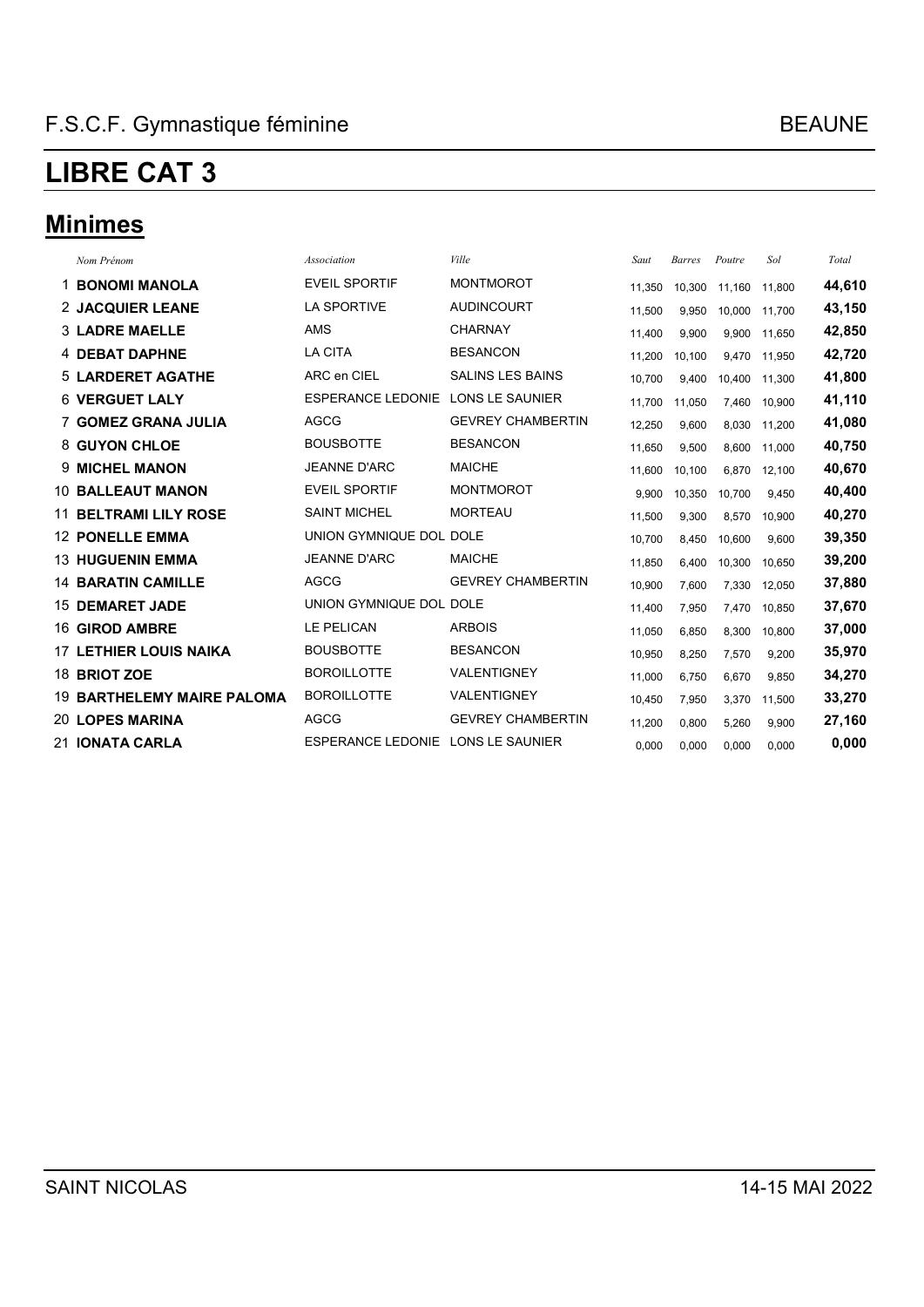#### **Cadettes**

| Nom Prénom                 | Association              | Ville                   | Saut   | <b>Barres</b> | Poutre | Sol    | Total  |
|----------------------------|--------------------------|-------------------------|--------|---------------|--------|--------|--------|
|                            |                          |                         |        |               |        |        |        |
| 1 PEREIRA DIAS MAILYS      | <b>AMS</b>               | <b>CHARNAY</b>          | 11,700 | 11,150        | 10,670 | 11.600 | 45,120 |
| 2 BILLOD LAILLET ILONA     | <b>LA SPORTIVE</b>       | <b>AUDINCOURT</b>       | 12.400 | 9,800         | 10.370 | 12.300 | 44,870 |
| 3 MOUGEY ZOE               | <b>LA SPORTIVE</b>       | <b>AUDINCOURT</b>       | 12,000 | 9,300         | 10,300 | 12,200 | 43,800 |
| <b>4 MARTINS LEA</b>       | <b>LA SPORTIVE</b>       | <b>AUDINCOURT</b>       | 12,700 | 8,500         | 10,000 | 12,200 | 43,400 |
| <b>5 VERNEREY LILOU</b>    | <b>SAINT MICHEL</b>      | <b>MORTEAU</b>          | 10,600 | 10,350        | 9.430  | 12.070 | 42,450 |
| <b>6 BOUCHARD MELIA</b>    | <b>ESPERANCE LEDONIE</b> | <b>LONS LE SAUNIER</b>  | 11,900 | 8,300         | 9,660  | 11,800 | 41,660 |
| <b>7 GAILLOT VICTOIRE</b>  | <b>AMS</b>               | <b>CHARNAY</b>          | 11,500 | 7,900         | 10,200 | 11,070 | 40,670 |
| <b>8 SAUVAYRE FANTINE</b>  | <b>GYM DE THISE</b>      | <b>THISE</b>            | 10.800 | 8,350         | 9,700  | 11,370 | 40,220 |
| 9 CHERVET LOLA             | <b>AMS</b>               | <b>CHARNAY</b>          | 10,850 | 9,450         | 8,330  | 11,530 | 40,160 |
| <b>10 MARKOVIC ANDREA</b>  | <b>JEANNE D'ARC</b>      | <b>SELONCOURT</b>       | 10,600 | 8,550         | 9,500  | 11,370 | 40,020 |
| <b>11 STEGRE EDEN</b>      | <b>GYM DE THISE</b>      | <b>THISE</b>            | 11,100 | 7,250         | 10,230 | 10.900 | 39,480 |
| <b>12 GAUTHIER JADE</b>    | UNION GYMNIQUE DOL DOLE  |                         | 11,600 | 9,450         | 6,700  | 11,600 | 39,350 |
| <b>13 SORNAY CAPUCINE</b>  | ARC en CIEL              | <b>SALINS LES BAINS</b> | 10,400 | 6,700         | 9,630  | 11,530 | 38,260 |
| <b>14 BOUTON ANAELLE</b>   | <b>LA SPORTIVE</b>       | <b>AUDINCOURT</b>       | 10,900 | 6,100         | 8,870  | 12,130 | 38,000 |
| <b>15 MARTIN VALORYNE</b>  | <b>EVEIL SPORTIF</b>     | <b>MONTMOROT</b>        | 9,550  | 7,700         | 9,400  | 10,670 | 37,320 |
| <b>16 PERRIGUEY LEONIE</b> | <b>GYM DE THISE</b>      | <b>THISE</b>            | 10,800 | 7,800         | 10,000 | 8,670  | 37,270 |
| <b>17 JACQUET LOLA</b>     | <b>LA SPORTIVE</b>       | <b>AUDINCOURT</b>       | 10,850 | 6,450         | 7,870  | 11,270 | 36,440 |
| <b>18 ROUX LOUANE</b>      | ARC en CIEL              | <b>SALINS LES BAINS</b> | 10,800 | 8,000         | 7,600  | 9.670  | 36,070 |
| <b>19 SIGAUD ALINE</b>     | <b>EVEIL SPORTIF</b>     | <b>MONTMOROT</b>        | 9,900  | 7,650         | 9,930  | 8,500  | 35,980 |
| <b>20 VUILLET MARGAUX</b>  | <b>GYM DE THISE</b>      | <b>THISE</b>            | 10,200 | 7,350         | 7,030  | 10.600 | 35,180 |
| 21 FEUVRIER AXELLE         | <b>SAINT MICHEL</b>      | <b>MORTEAU</b>          | 11,250 | 2,550         | 7,600  | 11,370 | 32,770 |
| <b>22 MONIOTTE ELEA</b>    | <b>BOUSBOTTE</b>         | <b>BESANCON</b>         | 10,450 | 5,800         | 5,830  | 10,030 | 32,110 |
| 23 SEGURA LOLA             | ARC en CIEL              | <b>SALINS LES BAINS</b> | 9.600  | 5,150         | 7,470  | 9.700  | 31,920 |
| 24 BAUD ZOE                | ARC en CIEL              | <b>SALINS LES BAINS</b> | 0.000  | 0,000         | 0,000  | 0,000  | 0,000  |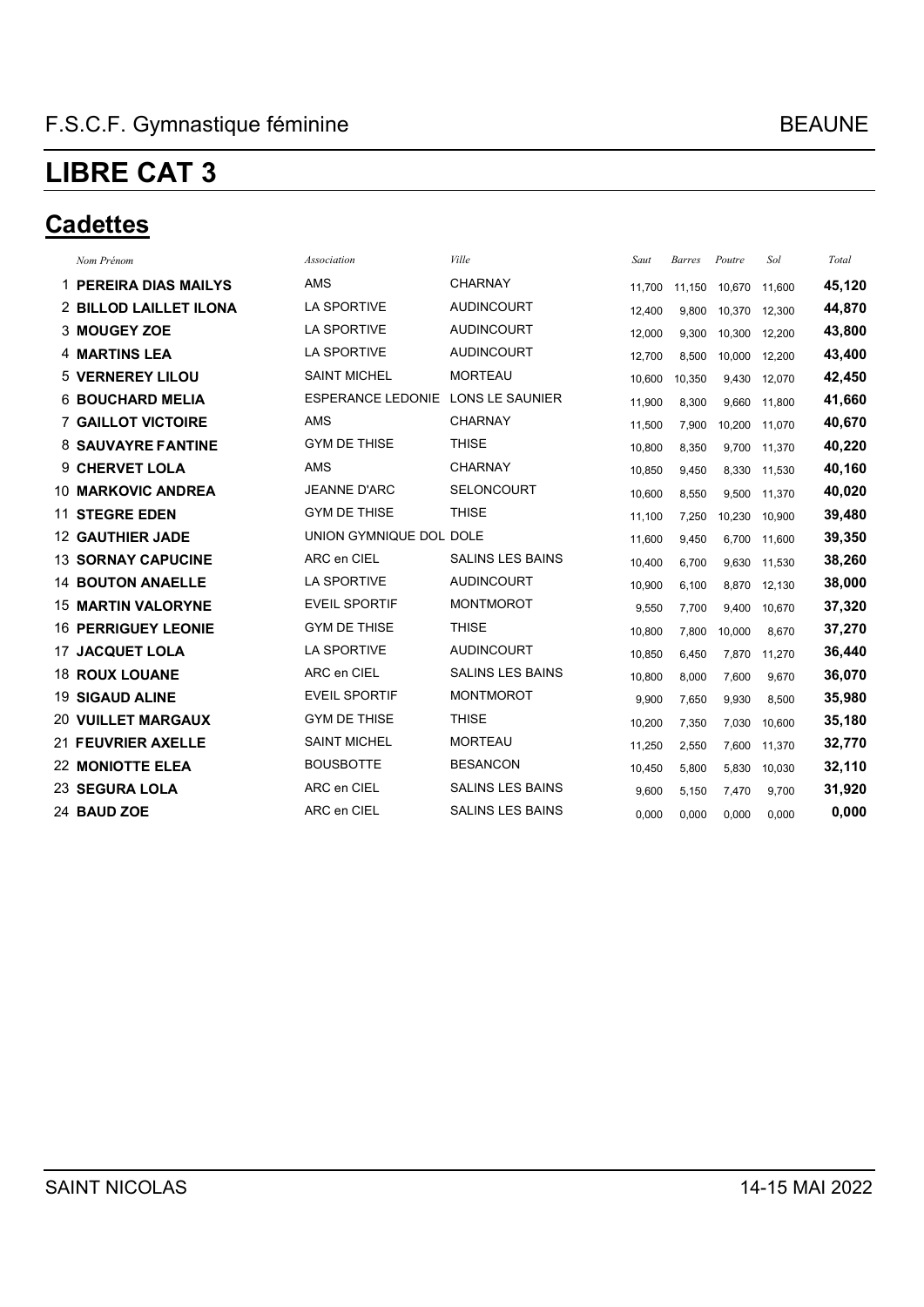### **Juniors**

| Nom Prénom                | Association              | Ville           | Saut   | Barres | Poutre | Sol    | Total  |
|---------------------------|--------------------------|-----------------|--------|--------|--------|--------|--------|
| <b>1 GIRARDIN MARGAUX</b> | LA CITA                  | <b>BESANCON</b> | 11,950 | 9,600  | 9,830  | 11,900 | 43,280 |
| 2 GAUGAY COLINE           | <b>AMS</b>               | <b>CHARNAY</b>  | 12,100 | 10,650 | 9,900  | 9,770  | 42,420 |
| <b>3 DAILLY CANDY</b>     | <b>AMS</b>               | <b>CHARNAY</b>  | 10,700 | 8,900  | 10,200 | 11,470 | 41,270 |
| 4 PICARD NAIS             | AMS                      | <b>CHARNAY</b>  | 11,150 | 8,350  | 9,800  | 11,730 | 41,030 |
| 5 COULON LILOU            | <b>SAINT NICOLAS</b>     | <b>BEAUNE</b>   | 10,100 | 11,100 | 9,000  | 10,770 | 40,970 |
| <b>6 REY LOISON</b>       | <b>SAINT NICOLAS</b>     | <b>BEAUNE</b>   | 10,300 | 10,900 | 9,070  | 9,930  | 40,200 |
| <b>7 ROCCA JULINE</b>     | AMS                      | <b>CHARNAY</b>  | 10,850 | 9,100  | 10,760 | 9,100  | 39,810 |
| 8 SANDOZ CLOE             | LA CITA                  | <b>BESANCON</b> | 11,150 | 7,750  | 8,500  | 11.630 | 39,030 |
| 9 PRATINI LENA            | ESPERANCE LEDONIE        | LONS LE SAUNIER | 11,150 | 6,600  | 7,430  | 10,330 | 35,510 |
| <b>10 COMBE CYNTHIA</b>   | <b>ESPERANCE LEDONIE</b> | LONS LE SAUNIER | 12,500 | 1,300  | 9,300  | 12,130 | 35,230 |
| <b>11 COTTIER LANA</b>    | <b>BOROILLOTTE</b>       | VALENTIGNEY     | 10,100 | 5,200  | 7,900  | 9,870  | 33,070 |
| <b>12 VONIN MANON</b>     | <b>BOROILLOTTE</b>       | VALENTIGNEY     | 10,650 | 2,200  | 5,600  | 10,700 | 29,150 |
| <b>13 N'DIAYE ANNA</b>    | LA CITA                  | <b>BESANCON</b> | 0,000  | 0,000  | 0,000  | 0,000  | 0,000  |